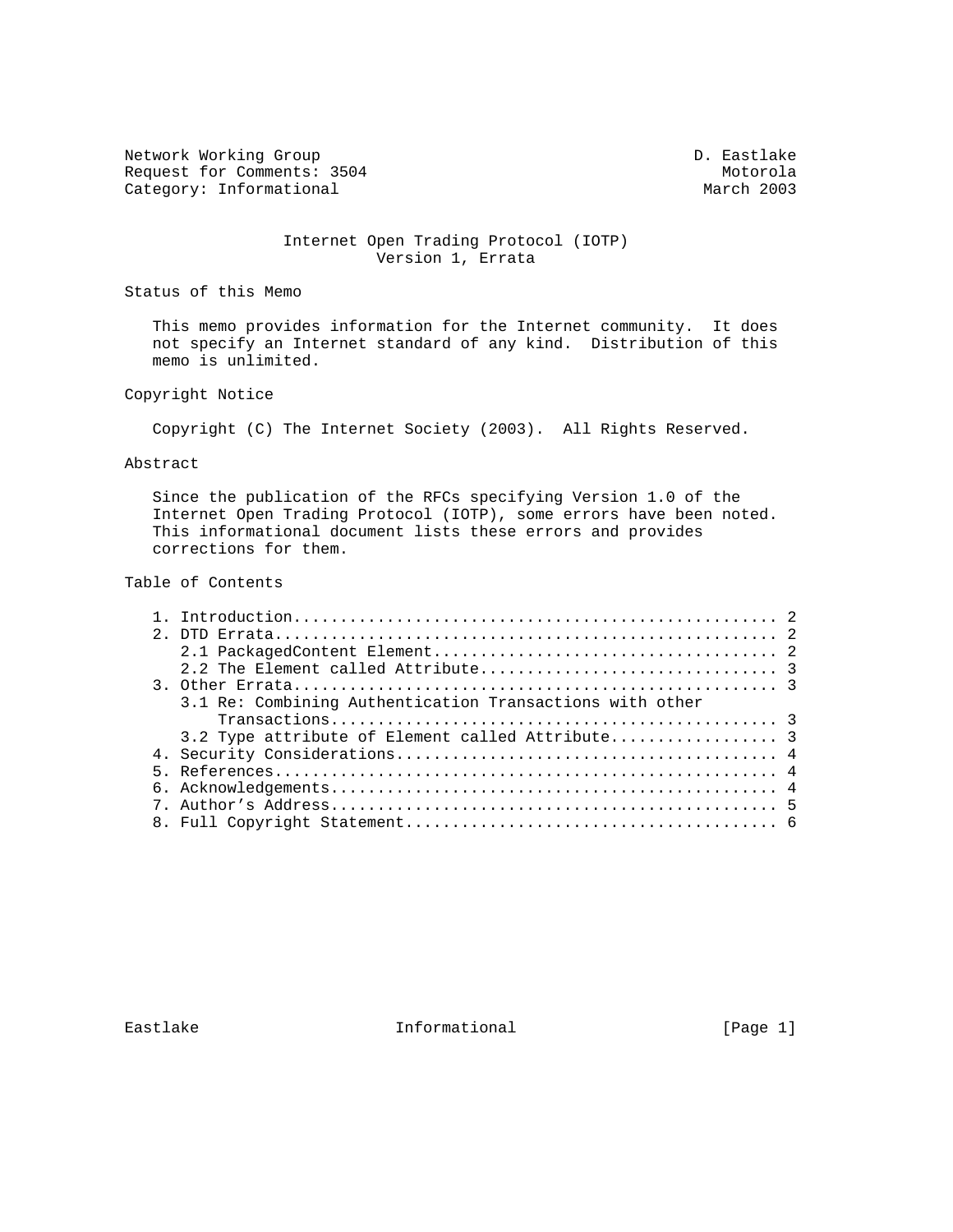1. Introduction

 The Internet Open Trading Protocol (IOTP), Version 1.0, is specified in [RFC 2801, 2802, 2803]. It provides a payment system independent framework for Internet commerce oriented to consumer to business transactions. It provides mechanism for different portions of the business function, such as fulfillment or payment handling, to be distributed or outsourced. It does not require a prior relationship between the consumer and business.

 Several errors have been noted in the IOTP v1.0 specification, particularly RFC 2801, which was the largest RFC ever issued. These are listed, with their fix, in this document.

- 2. DTD Errata
- 2.1 PackagedContent Element

Attribute types are swapped.

OLD/INCORRECT:

|                                                 | !ELEMENT PackagedContent (#PCDATA) > |           |
|-------------------------------------------------|--------------------------------------|-----------|
| ATTLIST PackagedContent</td <td></td> <td></td> |                                      |           |
| Name                                            | CDATA                                | #IMPLIED  |
| Content                                         | NMTOKEN                              | " PCDATA" |
| Transform                                       | (NOTE   BASE64)                      | "NONE" >  |
|                                                 |                                      |           |

#### NEW/CORRECT:

|                                                 | ELEMENT PackagedContent (#PCDATA) |           |
|-------------------------------------------------|-----------------------------------|-----------|
| ATTLIST PackagedContent</th <th></th> <th></th> |                                   |           |
| Name                                            | NMTOKEN                           | #IMPLIED  |
| Content                                         | CDATA                             | " PCDATA" |
| Transform                                       | (NOTE   BASE64)                   | "NONE" >  |

Eastlake Informational [Page 2]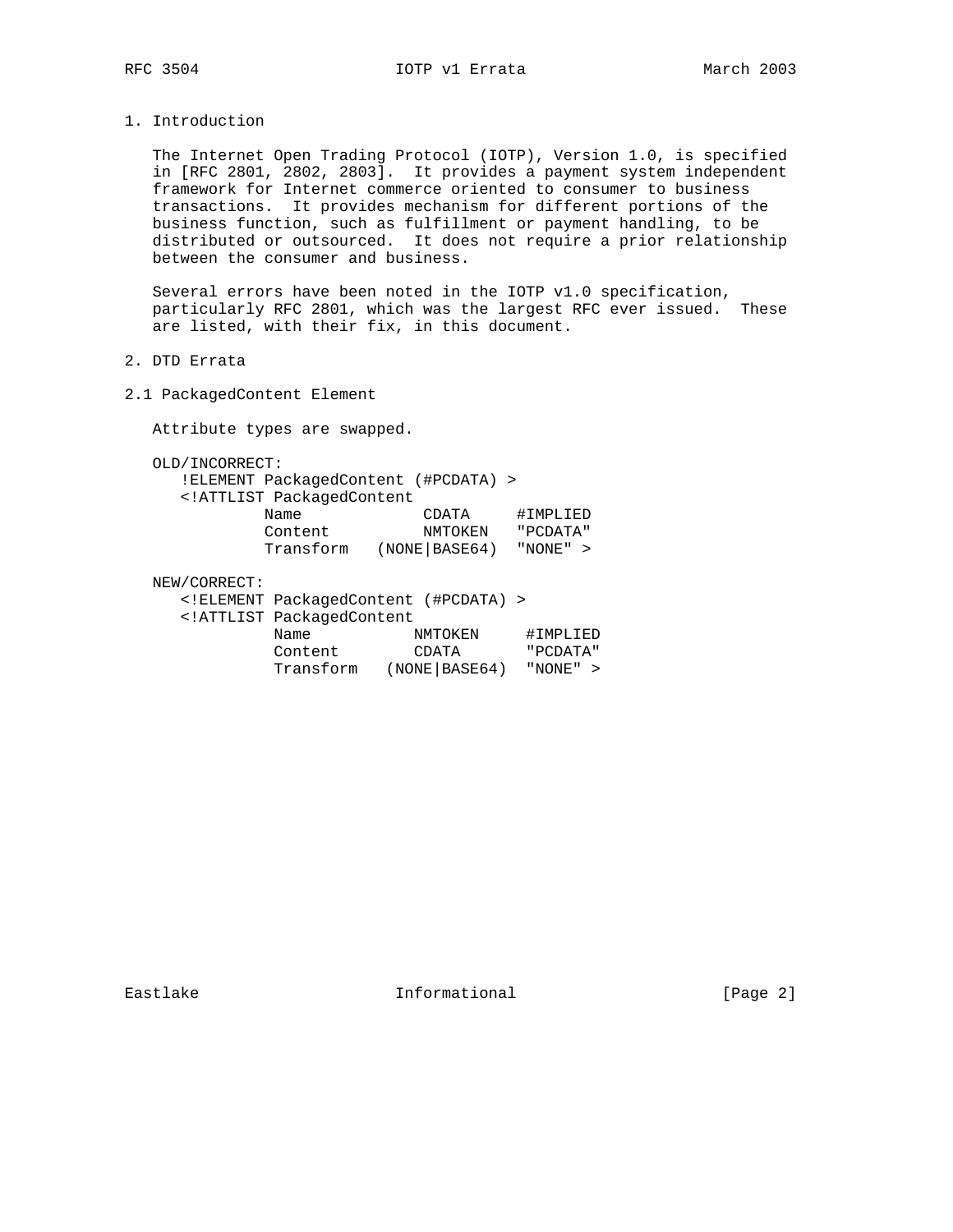# RFC 3504 **IOTP** v1 Errata March 2003

# 2.2 The Element called Attribute

Incorrect element content specification syntax.

```
 OLD/INCORRECT:
    <!ELEMENT Attribute ( ANY ) >
    <!ATTLIST Attribute
type NMTOKEN #REQUIRED
 critical ( true | false ) #REQUIRED
   > NEW/CORRECT
    <!ELEMENT Attribute ANY >
    <!ATTLIST Attribute
 type NMTOKEN #REQUIRED
 critical ( true | false ) #REQUIRED
    >
```
- 3. Other Errata
- 3.1 Re: Combining Authentication Transactions with other Transactions

Section 9.1.13. page 234, restarted->continued:

OLD/INCORRECT:

 if the Authentication transaction is successful, then the original IOTP Transaction is restarted

NEW/CORRECT:

 if the Authentication transaction is successful, then the original IOTP Transaction is continued

3.2 Type attribute of Element called Attribute

Section 7.19.1, Page 150, insufficient list of signature types:

OLD/INCORRECT:

 There must be one and only one Attribute Element that contains a Type attribute with a value of IOTP Signature Type and with content set to either: OfferResponse, PaymentResponse, DeliveryResponse, AuthenticationRequest, AuthenticationResponse, PingReq or PingResponse; depending on the type of the signature.

Eastlake Informational [Page 3]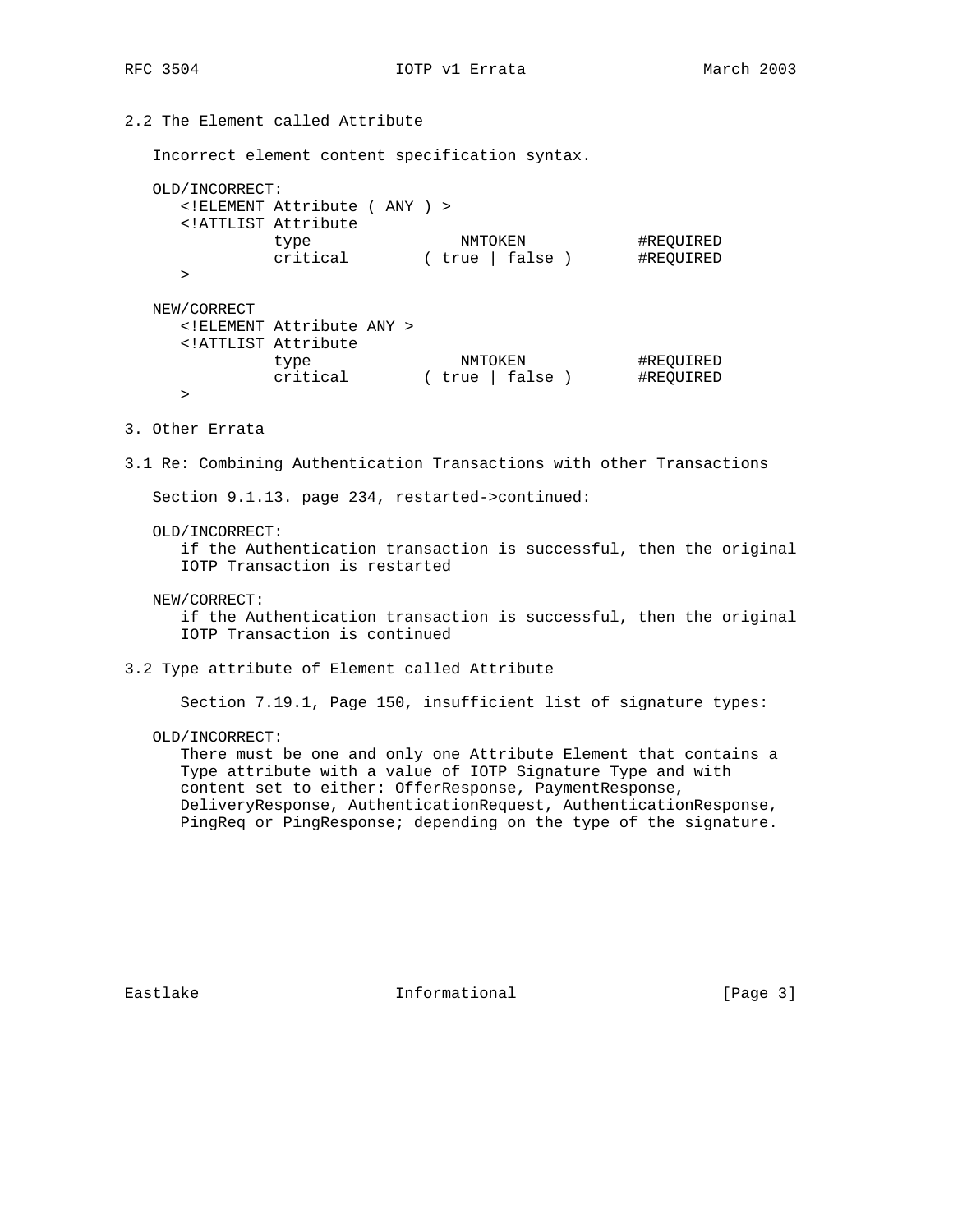NEW/CORRECT:

 There must be one and only one Attribute Element that contains a Type attribute with a value of IOTP Signature Type and with content set to either: OfferResponse, PaymentResponse, DeliveryResponse, AuthenticationRequest, AuthenticationResponse, PingReq, PingResponse, AuthenticationStatus, InquiryRequest, or InquiryResponse; depending on the type of the signature.

 AND a similar change extending the list of values in Section 12.1, Page 262.

And at Section 6.1.2, Page 82, add the following:

| AuthenticationStatus | any role |
|----------------------|----------|
| InquiryRequest       | any role |
| InquiryResponse      | any role |

4. Security Considerations

 The errata listed herein are not particularly security related. Never the less, incorrect implementations due to uncorrected errors in the specification may compromise security.

5. References

 [RFC 2801] Burdett, D., "Internet Open Trading Protocol - IOTP Version 1.0", RFC 2801, April 2000.

 [RFC 2802] Davidson, K. and Y. Kawatsura, "Digital Signatures for the v1.0 Internet Open Trading Protocol (IOTP)", RFC 2802, April 2000.

 [RFC 2803] Maruyama, H., Tamura, K. and N. Uramoto, "Digest Values for DOM (DOMHASH)", RFC 2803, April 2000.

6. Acknowledgements

 Thanks to the following people for reporting or responding to reports of these errata:

Harald Barrera Dubois, Yoshiaki Kawatsura, Chun Ouyang

Eastlake **Informational** Informational [Page 4]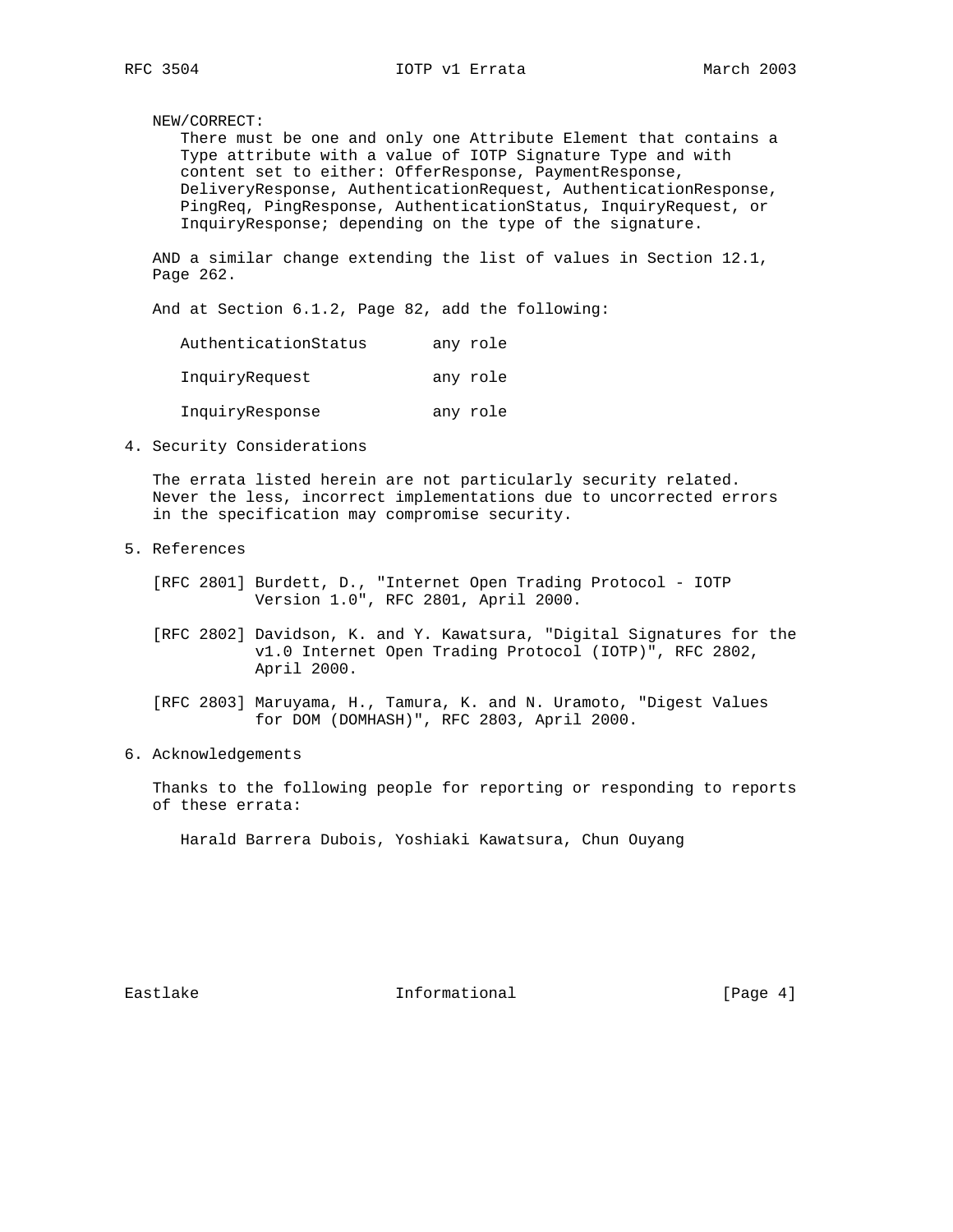7. Author's Address

 Donald E. Eastlake 3rd Motorola 155 Beaver Street Milford, MA 01757 USA

 Phone: +1-508-851-8280 (w) +1-508-634-2066 (h) EMail: Donald.Eastlake@motorola.com

Eastlake Informational [Page 5]